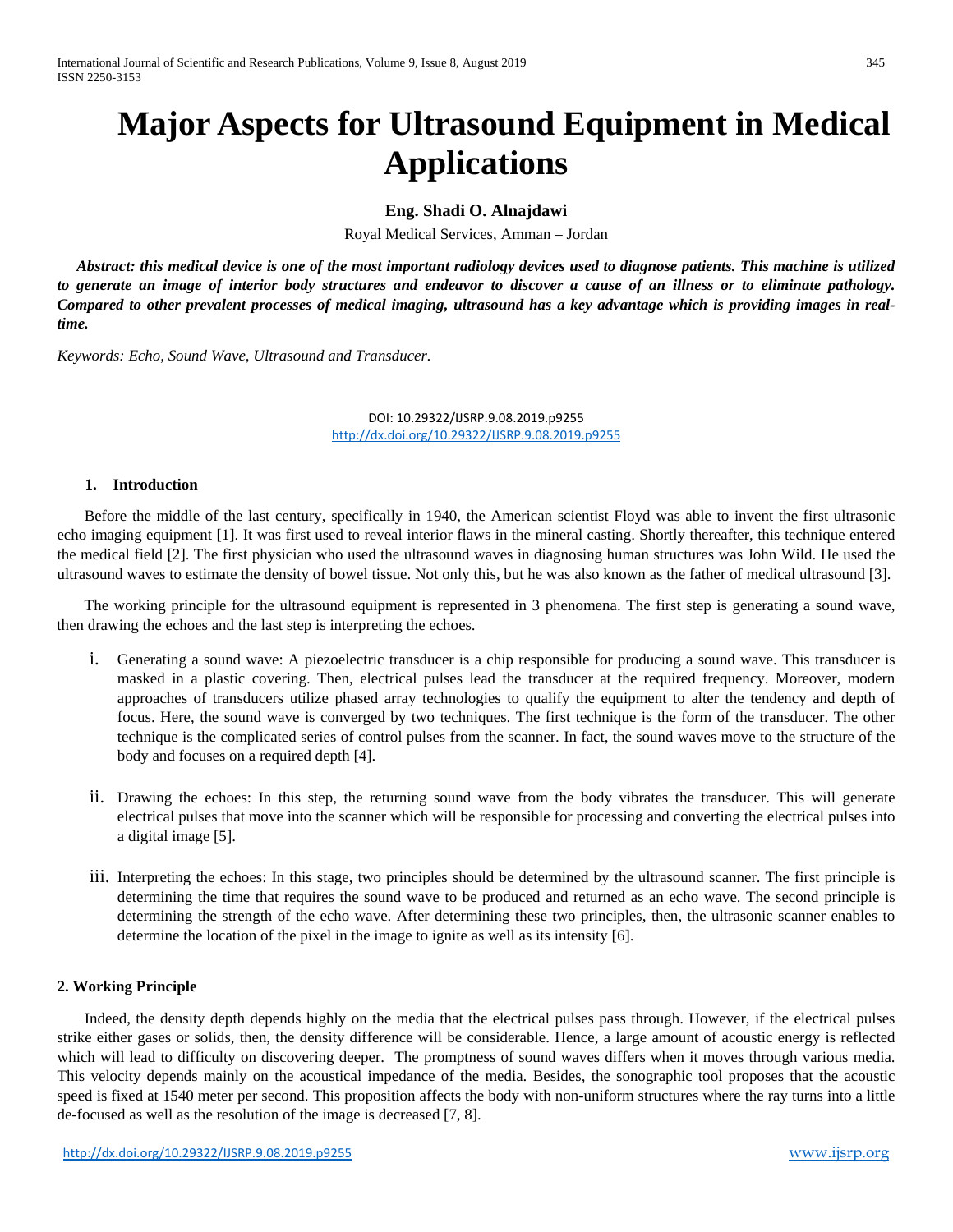For producing a two-dimensional image, the ultrasonic waves are swept. There are two approaches to sweep the transducer which is either mechanically or electronically. The obtained data is addressed and utilized to structure the image. This image is after that a two-dimensional performance of the interior structure of the real body. In fact, three-dimensional images might be produced via obtaining a sequence of contiguous two-dimensional images.

 Besides two-dimensional images and three-dimensional images, there is also Doppler ultrasounds which are utilized to address the flowing of blood and the movement of muscles. Here, the various received velocities are performed in color owing to easiness of performance. Colors might alternately be utilized to illustrate the capacities of the received echoes.

# **3. Modes of Ultrasound**

There are different modes of ultrasound utilized in medical imaging such as

i. A-mode: The letter "A" here is the abbreviation of amplitude. In fact, the amplitude of the reflected wave is demonstrated on an oscilloscope display. This mode is considered the plainest kind of ultrasounds. Here, a singular transducer scans a line over the body with the waves represented on screen as a representation of depth. An example of this mode is the therapeutic ultrasound that targeted at a precise tumor [9, 10]. Figure (1) below illustrates the A-mode



ii. B-Mode: The letter "B" here is the abbreviation of brightness. Indeed, a linear array of transducers altogether scans a scale over the body which can be examined as a two-dimensional image on the monitor. So, it is sometimes called a 2D-mode. This mode is considered an important imaging modality in the diagnostic ultrasound. An amplitude of the received ultrasound signal is transformed into a gray scale image [11, 12]. Figure (2) below shows the B-mode.



**Fig (2): B-Mode**

iii. D-Mode: The letter "D" here is the abbreviation of Doppler. This type of modes is based on Doppler's effect. The modification in frequency is triggered by the mutual activities of sound generator and the observer. There are different types of this mode such as color Doppler, Continuous Wave (CW) Doppler and Pulsed Wave (PW) Doppler [12]. Figure (3) below illustrates the D-mode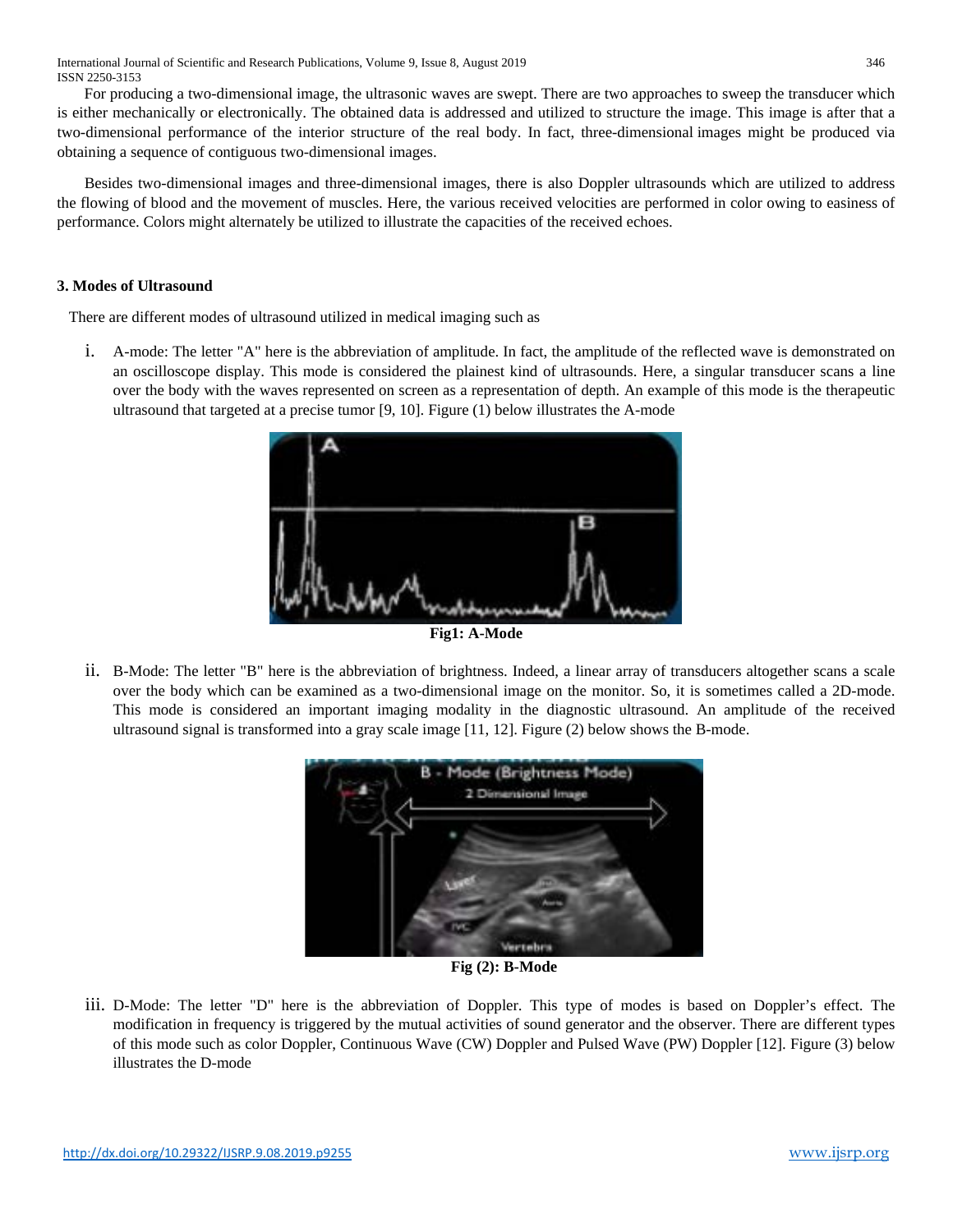

**Fig 3: D-Mode**

iv. M-Mode: The letter "M" here is the abbreviation of motion. This mode imitates the movement of the organ's structure such as the heart over time because of its outstanding chronological resolution. It is considered the most precise mode among all. After a while, this is equivalent to recording a video in ultrasound [13]. Figure (4) illustrates the M-mode



**Fig (4): M-Mode**

#### **4. Maintenance, Safety and Precautions**

Many biomedical engineers' advice physicians that frequently use ultrasound machines to properly calibrate the equipment after every six months. They also requesting from them to clean all external surfaces and filters. Besides, they also inform the technicians and the operators to frequently check system and power supply fans. They also advice technicians to look over system controls, power cords and cables for crack, cuts and wear [14].

 Having considered some rules in preventive maintenance of ultrasound machines, it is also reasonable to look at some steps associated with safety and precautions. One of the important rules in this manner is the aim of reducing the potential of adverse events, so that the operator has to utilize least exposure to accomplish anticipated reimbursements. Moreover, the physician should care about the transducer position. It should be at an angel of 90' during use and has to gradually transfer with the purpose of reducing the hazard of triggering hot spots [15].

 Another advice associated with ultrasound is to disconnect the probe when the patient feel of any pain during diagnosing. The reason behind this cause is that the overheat of tissue.

#### **5. Conclusions**

<http://dx.doi.org/10.29322/IJSRP.9.08.2019.p9255> [www.ijsrp.org](http://ijsrp.org/) The ultrasound machine is considered a safe and painless equipment. It can image muscles, soft tissues and bone surfaces perfectly and is predominantly convenient for allocating the boundaries among hard and fluid-filled spaces. Ultrasound machine extracts "live" images, where the physician enables to animatedly chose the most valuable subdivision for identifying and authenticating variations, frequently permitting prompt diagnoses. Live images similarly permit ultrasound